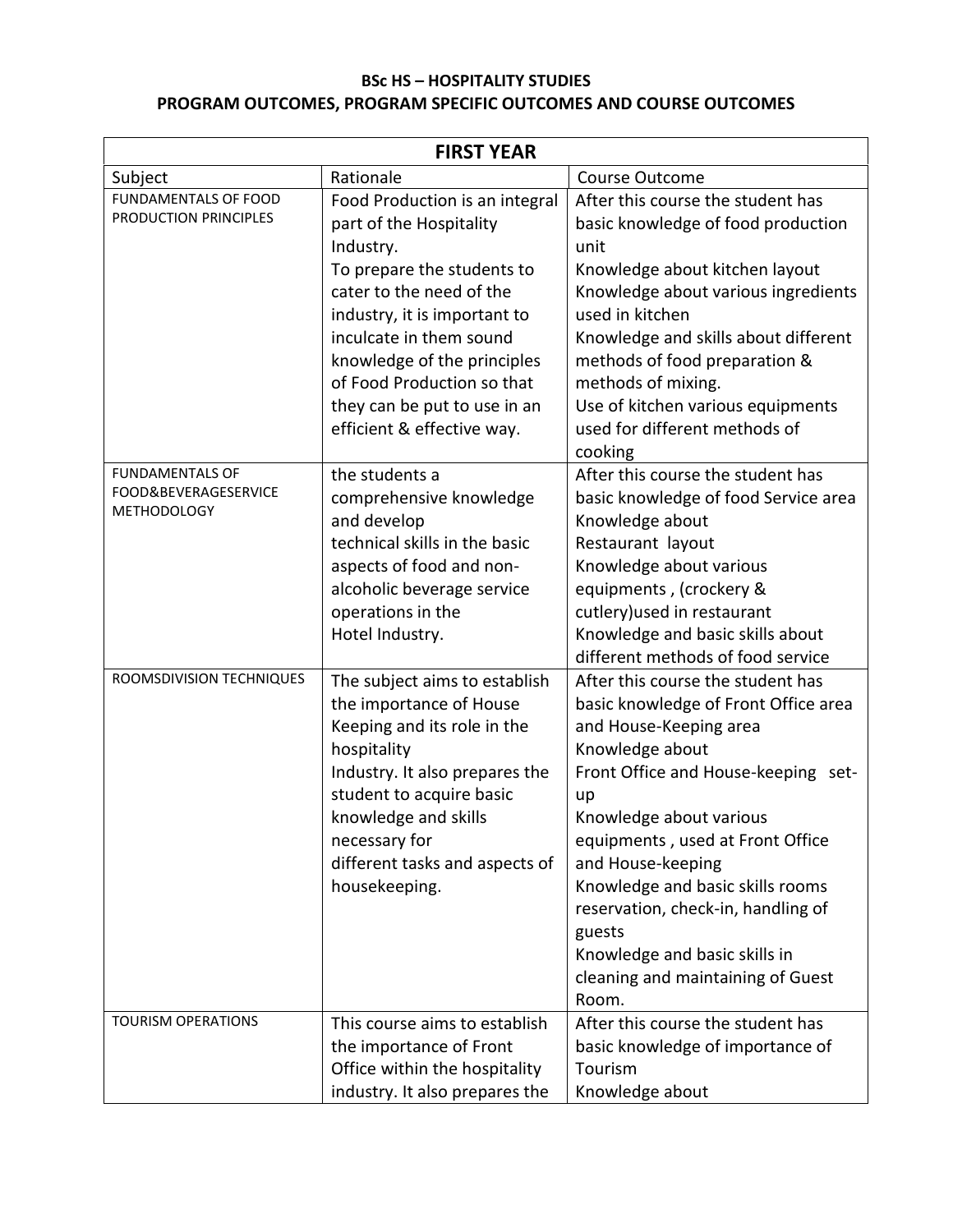|                            | student to acquire basic skills | Needs of tourist                        |
|----------------------------|---------------------------------|-----------------------------------------|
|                            | and knowledge necessary to      | Knowledge about various means of        |
|                            | identify the required           | Transport and places of interest,       |
|                            | standards.                      | <b>Travel Agents and Tour Operators</b> |
|                            |                                 | Knowledge and basic skills about        |
|                            |                                 | different visas and passports           |
|                            |                                 | Impact of Tourism on cultural,          |
|                            |                                 | environmental,                          |
|                            |                                 | Social, political.                      |
|                            |                                 | Knowledge about itinerary planning.     |
| <b>FOODSCIENCE</b>         | This course aims to develop     | After this course the student has       |
|                            | awareness of the importance     | basic knowledge of importance of        |
|                            | of hygiene, sanitation and      | Food safety, hygiene and sanitation.    |
|                            | food safety                     | Knowledge about                         |
|                            | in hotel industry.              | Food contamination                      |
|                            |                                 | Food and Water borne illnesses          |
|                            |                                 | Importance of Personal hygiene          |
|                            |                                 | Knowledge about HACCP                   |
| PRINCIPLES OF NUTRITION    | The subject aims to develop     | After this course the student has       |
|                            | basic awareness of important    | basic knowledge of importance of        |
|                            | nutrients, and acquire          | Nutrition in our daily food intake.     |
|                            | knowledge of nutritional        | Knowledge about the importance of       |
|                            | requirements for human          | nutrients to human beings.              |
|                            | beings and plan a balanced      | Knowledge of the importance of          |
|                            | diet.                           | Protein, Fats, Carbohydrates,           |
|                            |                                 | Minerals and vitamins.                  |
|                            |                                 | Knowledge of Balance diet while         |
|                            |                                 | planning the Menu.                      |
| <b>COMMUNICATIONSKILLS</b> | To develop the                  | After this course the student has       |
| (English/French)           | communication skills of the     | basic knowledge of importance of        |
|                            | student, so as to prepare him   | <b>Communication Skills in Service</b>  |
|                            | for campus interviews and       | Industry                                |
|                            | challenges in personal and      | How to Communicate verbally and         |
|                            | professional life.              | written with establishment and          |
|                            |                                 | guests.                                 |
|                            | To create awareness about       | Knowledge about French terms used       |
|                            | the importance of French in     | in cookery, catering.                   |
|                            | the hotel operations and to     |                                         |
|                            | acquire the correct             |                                         |
|                            | pronunciation of French         |                                         |
|                            | terminology. To use standard    |                                         |
|                            | phrases in French in hotel      |                                         |
|                            | operations. To integrate the    |                                         |
|                            | French curriculum with the      |                                         |
|                            | core syllabus of the course.    |                                         |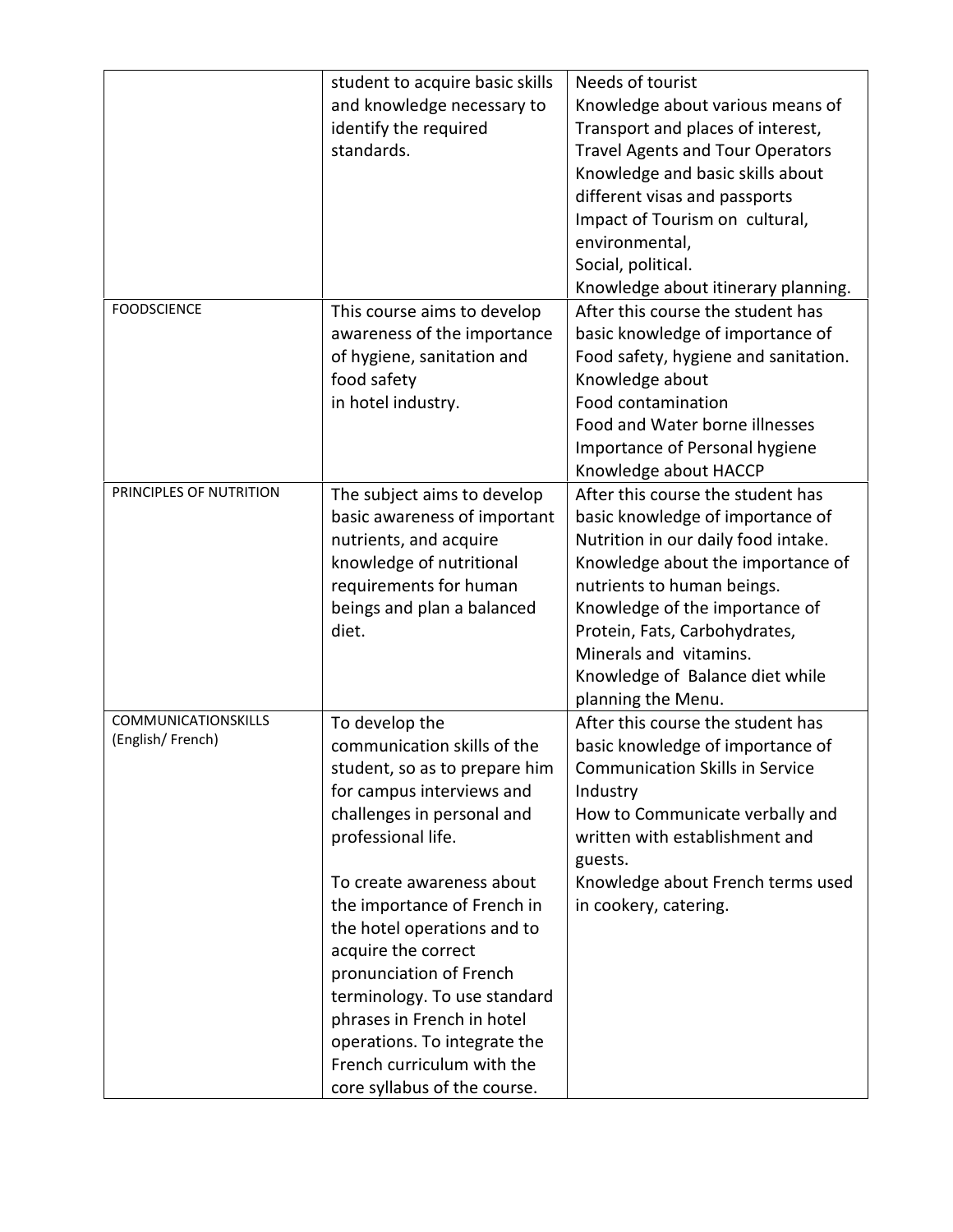| <b>INFORMATION SYSTEMS</b> | The subject aims to give a      | After this course the student has         |
|----------------------------|---------------------------------|-------------------------------------------|
|                            | basic knowledge of              | basic knowledge of importance of          |
|                            | computers and its operations    | Computer Skills in                        |
|                            | and enables the                 | Knowledge about computes being            |
|                            | student to operate the          | used at Front Office, Restaurant          |
|                            | computer with enough            | Knowledge to access internet and e-       |
|                            | practice to get confidence      | mail                                      |
|                            |                                 | Computer skills in use of PMS             |
|                            | <b>SECOND YEAR</b>              |                                           |
| Subject                    | Rationale                       | Course Outcome                            |
| PRINCIPLES OF QUANTITY     | This subject aims at imparting  | After completion of the course the        |
| FOOD PRODUCTION            | the knowledge and skill sets    | student has knowledge and skills          |
|                            | required in bulk catering in    | To prepare meals in quantity for          |
|                            | welfare                         | industrial canteens, schools, and         |
|                            | &commercial sectors. In         | commercial establishments                 |
|                            | addition to this, the students  | to prepare Bakery items like breads,      |
|                            | are exposed to the theory       | cookies and cakes with icings.            |
|                            | and operations of               |                                           |
|                            | Bakery & Confectionery.         |                                           |
| <b>BEVERAGE SERVICE</b>    | The courses will give a         | After completion of the course the        |
| <b>METHODOLOGY</b>         | comprehensive knowledge of      | student has a knowledge of                |
|                            | the various alcoholic           | various alcoholic beverages such as       |
|                            | beverage used in the            | Spirits, liqueurs, aperitifs, wines, etc. |
|                            | Hospitality industry. It will   | in term of manufacture, classification    |
|                            | give an insight into their      | skills in the service of alcoholic        |
|                            | history, manufacture,           | beverage to the guests in luxury          |
|                            | classification and also         | Hotels and Fine dining restaurants        |
|                            | to develop technical and        | and Bars.                                 |
|                            | specialized skills in the       |                                           |
|                            | service of the same.            |                                           |
| ACCOMMODATION              | This course aims to establish   | After completion of the course the        |
| <b>TECHNIQUES</b>          | the importance of               | student has knowledge and skills          |
|                            | Accommodation techniques        | House-keeping operations like Stain       |
|                            | within the hospitality          | removals, Laundry, flower                 |
|                            | Industry. It also prepares the  | arrangement                               |
|                            | student to acquire basic skills | Front-Office operations- Like check-      |
|                            | and knowledge necessary to      | in, check-out, Preparation of Guest       |
|                            | successfully identify the       | Bills, VPO, allowances etc.               |
|                            | required standards in this      | Skills to handle guest complaints.        |
|                            | area and to consider all        |                                           |
|                            | aspects of cost control and     |                                           |
|                            | establishing profitability.     |                                           |
| PRINCIPLES OF MANAGEMENT   | To make the students            | After completion of the course the        |
|                            | understand the concepts of      | student has knowledge about the           |
|                            | Management and their            | basic principles and functions of         |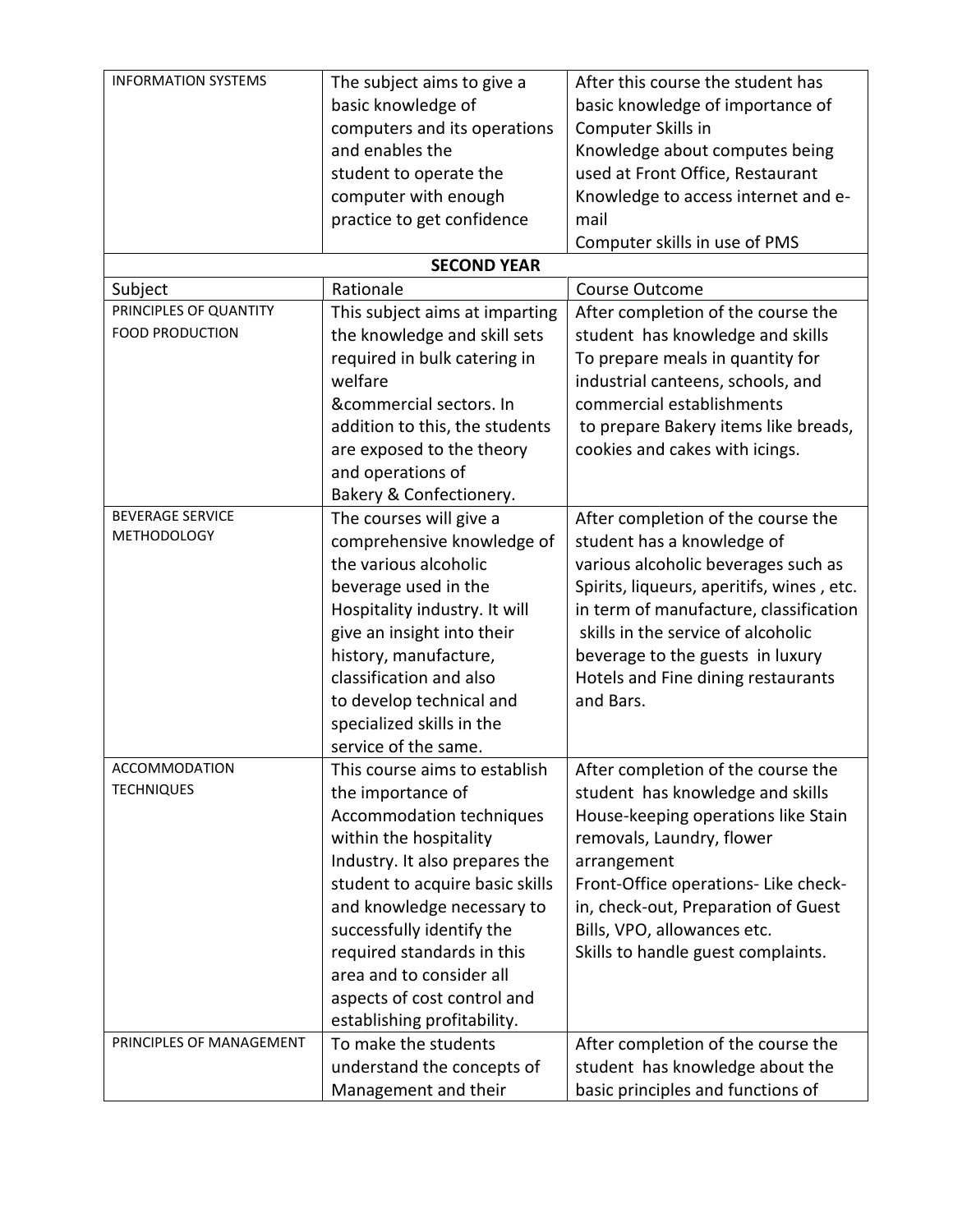|                            | practical application in the   | management and their application       |
|----------------------------|--------------------------------|----------------------------------------|
|                            | <b>Hospitality Industry</b>    | for their success.                     |
| <b>BASIC PRINCIPLES OF</b> | The course aims to help        | After completion of the course the     |
| <b>ACCOUNTING</b>          | students to acquire the basic  | student is able to acquire basic       |
|                            | knowledge of Accounting        | knowledge of                           |
|                            | required for                   | Accounting and record keeping.         |
|                            | Hospitality Management. It     | The student is able to understand      |
|                            | would also prepare them to     | Profit and Loss Statement, and         |
|                            | comprehend and utilize this    | Balance sheet of the organization      |
|                            | knowledge                      | and their importance                   |
|                            | for the day-to-day operations  |                                        |
|                            | of the organization.           |                                        |
| THE SCIENCE OF HOTEL       | The subject will provide       | After completion of the course the     |
| ENGINEERING                | information regarding the      | student has knowledge about            |
|                            | basic services and different   | the importance of maintenance &        |
|                            | types of systems in hotel      | safety, fuel used in Hotels,           |
|                            | industry. This will help the   | Knowledge about heating,               |
|                            | students to understand plan,   | ventilation, air conditioning and fire |
|                            | co-ordinate and integrate the  | fighting systems,                      |
|                            | functions of engineering       | Knowledge about refrigeration,         |
|                            | departments for overall        | lighting, etc. in the Hotel            |
|                            | operations and assist in the   |                                        |
|                            | management of hotel.           |                                        |
| PROJECT REPORT             | This course aims at applying   | After completion of the course the     |
|                            | the knowledge and skills       | student has knowledge about            |
|                            | acquired in the many facets    | Primary and secondary collection of    |
|                            | of                             | data. Analysis of data, Conclusion     |
|                            | Hotel Operations by the        |                                        |
|                            | students & learn to analyze    |                                        |
|                            | data situations at logical     |                                        |
|                            | decisions.                     |                                        |
| <b>INDUSTRIAL TRAINING</b> | The industrial training        | After completion of four months of     |
|                            | enables students to relate the | internship the student has             |
|                            | knowledge and skills required  | knowledge and skills acquired in the   |
|                            | in the classroom with          | classroom match with those             |
|                            | systems, standards and         | practices at place of work with        |
|                            | practices prevalent in the     | systems, standards and practices       |
|                            | industry. It provides an       | prevalent in the hotel Industry.       |
|                            | opportunity to the students    |                                        |
|                            | to acquire real-time, hands    |                                        |
|                            | on experience and observe      |                                        |
|                            | the trends in the industry.    |                                        |
|                            | <b>THIRD YEAR</b>              |                                        |
| <b>SPECIALISED FOOD</b>    | The course develops the        | After completion of the course the     |
| <b>PRODUCTION</b>          | knowledge and                  | student has knowledge and skills       |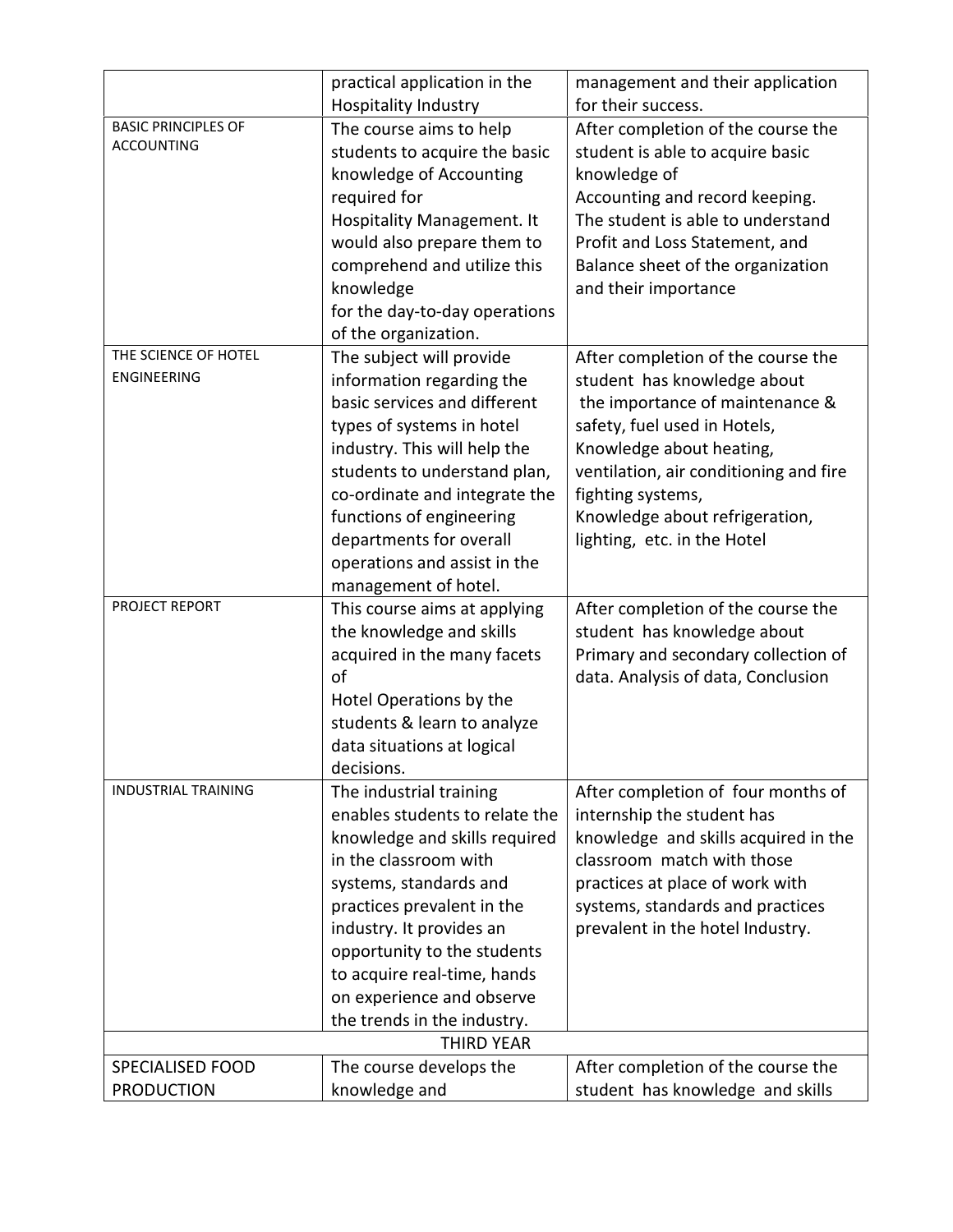|                                                               | understanding of the<br>international cuisine amongst<br>students.                                                                                                                                                                                                                                                                                              | about preparation of International<br>cuisine, preparation of sandwiches,<br>salads and pastries, cookies, icing<br>and frosting on cakes.                                                                                                                                                                                                                                       |
|---------------------------------------------------------------|-----------------------------------------------------------------------------------------------------------------------------------------------------------------------------------------------------------------------------------------------------------------------------------------------------------------------------------------------------------------|----------------------------------------------------------------------------------------------------------------------------------------------------------------------------------------------------------------------------------------------------------------------------------------------------------------------------------------------------------------------------------|
| <b>FOOD &amp; BEVERAGE</b><br><b>SERVICE &amp; MANAGEMENT</b> | The students will gain a<br>comprehensive knowledge<br>and develop technical skills in<br>aspects<br>of Specialized Food and<br>Beverage services.                                                                                                                                                                                                              | After completion of the course the<br>student has knowledge and skills In<br>preparing and serving cocktails,<br>Gueridon service, knowledge and<br>skills In preparing and arrangement<br>for function catering, knowledge<br>about inventory control and break-<br>even analysis                                                                                               |
| <b>ACCOMMODATION</b><br><b>OPERATIONS</b>                     | This course aims to establish<br>the importance of Rooms<br>Division within the Hospitality<br>Industry. It also prepares the<br>student to acquire skills and<br>knowledge necessary to<br>successfully identify the<br>required standards and<br>Control Systems in this area<br>and to consider managerial<br>decision-making aspects of<br>this department. | After completion of the course the<br>student has<br>knowledge about interior decoration,<br>refurbishing & redecoration of rooms<br>knowledge about Gardening and<br>Horticulture aspects<br>knowledge about House-keeping<br>purchasing and inventory control<br>knowledge about Night audit, sales<br>techniques, Hubbart's formula and<br>Forecasting for rooms availability |
| HOTEL ACCOUNTING                                              | This subject gives an in-depth<br>knowledge about the books<br>maintained in the Hotel<br>Industry. The students may<br>be able to understand the<br>day-to-day final transactions<br>and its record keeping in<br>hotels.                                                                                                                                      | After completion of the course the<br>student has<br>knowledge about Hotel and Guest<br>Accounting,<br>knowledge about Joint stock<br>company and accounting methods<br>knowledge about working capital,<br>budgets and taxes                                                                                                                                                    |
| <b>MARKETING</b><br>MANAGEMENT                                | The subject aims to make the<br>students understand<br>importance of marketing in<br>Hospitality Industry, concepts<br>of the marketing, buying<br>behaviors, market<br>segmentation and marketing<br>mix strategies for effective<br>marketing of the hotel<br>industry.                                                                                       | After completion of the course the<br>student has<br>knowledge about concepts of the<br>marketing, buying behaviors, market<br>segmentation and marketing mix<br>knowledge about strategies for<br>effective marketing of the hotels                                                                                                                                             |
| <b>HOTEL RELATED LAWS</b>                                     | Knowledge of hotel related<br>laws is necessary for all<br>students since they have to                                                                                                                                                                                                                                                                          | After completion of the course the<br>student has<br>knowledge about the importance of                                                                                                                                                                                                                                                                                           |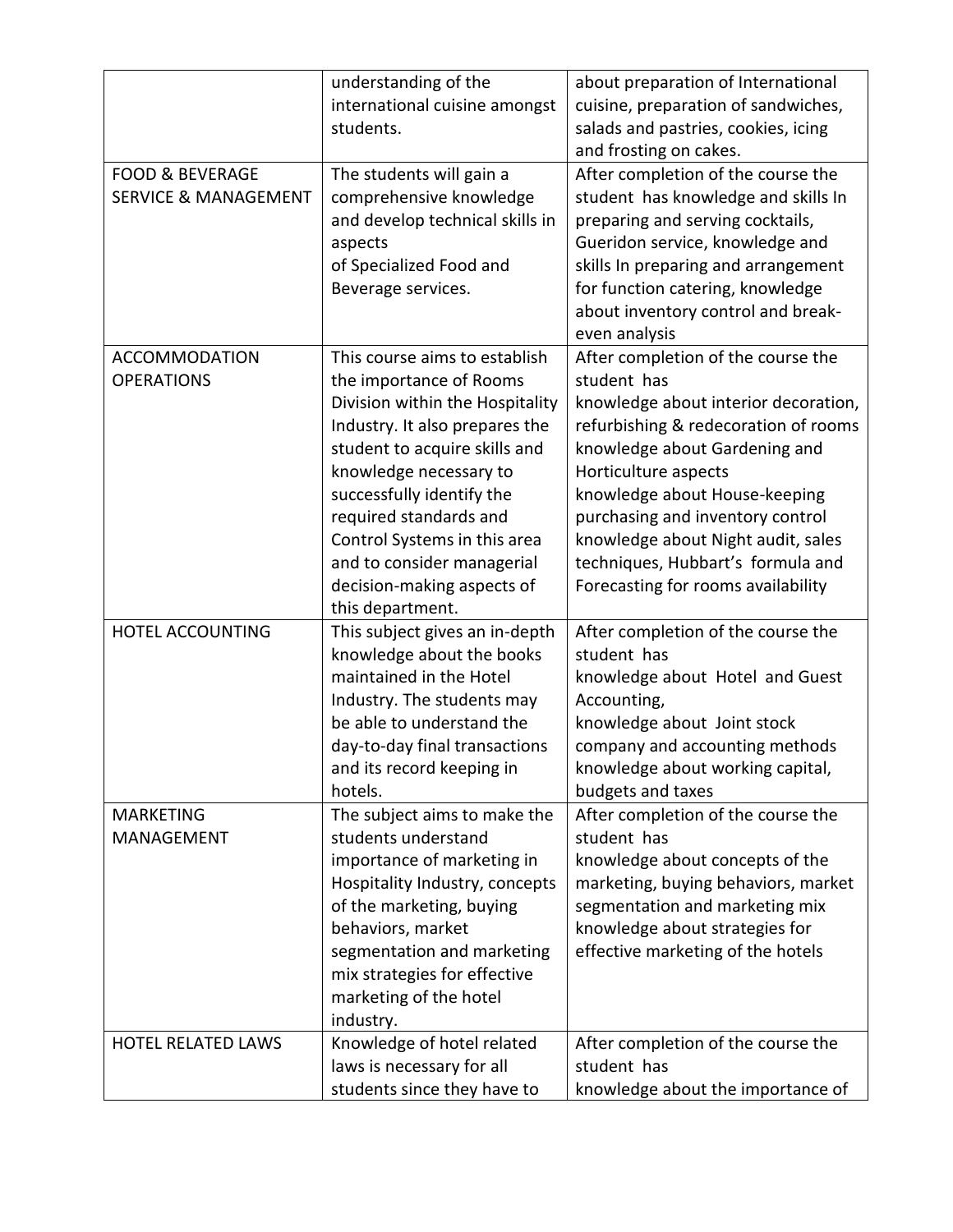|                                     | work in a an environment        | law,                                   |
|-------------------------------------|---------------------------------|----------------------------------------|
|                                     | which deals with many legal     | knowledge about various rules and      |
|                                     | aspects. Life in general and    | regulations governing the hotels in    |
|                                     | business in particular could    | regard to contracts, consumers,        |
|                                     | not continue without law to     | sales, Environment, and industrial     |
|                                     | regulate the conduct of         | legislation.                           |
|                                     | people and to protect their     | Knowledge about various licenses       |
|                                     | property and rights.            | and permits required to start a        |
|                                     |                                 | business in hotel or catering          |
| <b>ADVANCED FOOD</b>                | Personnel deciding to make a    | After completion of the course the     |
| <b>PRODUCTION</b>                   | career in the food & beverage   | student has knowledge and skills in    |
|                                     | productions need to acquire     | preparation of International cuisine   |
|                                     | finer skills & through          | knowledge and skills in preparation    |
|                                     | understanding of the            | of pates, galantines, chocolate        |
|                                     | managerial principles so that   | Knowledge about kitchen lay-out and    |
|                                     | the student are professionally  | kitchen design                         |
|                                     | developed.                      | Knowledge about kitchen stewarding     |
| <b>ADVANCED FOOD SERVICES &amp;</b> | This course enables the         | After completion of the course the     |
| MANAGEMENT                          | student to gain a better        | student has                            |
|                                     |                                 |                                        |
|                                     | understanding of the role of    | knowledge and skills about planning    |
|                                     | Food and Beverage               | & designing Restaurant and Bar         |
|                                     | Management in the context       | knowledge about managing               |
|                                     | of overall catering             | personnel in the department            |
|                                     | operations. To familiarize the  | knowledge about budgeting              |
|                                     | student with the current        | knowledge about operations of          |
|                                     | trends in hospitality           | various Food and Beverage outlets.     |
|                                     | operations like Standard        |                                        |
|                                     | Operating Procedures and        |                                        |
|                                     | <b>Software Applications</b>    |                                        |
| SPL. ACCOMMODATION<br>MANAGEMENT    | The subject ends to establish   | After completion of the course the     |
|                                     | the importance of               | student has                            |
|                                     | accommodation                   | knowledge about colour wheel,          |
|                                     | management with in the          | Lighting, windows and window           |
|                                     | hospitality industry. It equips | treatments, soft furnishings and       |
|                                     | the student to acquire          | accessories, Floor, floor finishes and |
|                                     | knowledge & skills with         | wall coverings.                        |
|                                     | respect to planning &           | Knowledge about planning a guest       |
|                                     | designing aspects.              | room                                   |
|                                     |                                 | Knowledge about use of computers       |
|                                     |                                 | in House Keeping, Sales and            |
|                                     |                                 | Marketing and Yield Management         |
| TOTAL QUALITY MANAGEMENT            | To understand meaning of        | After completion of the course the     |
|                                     | Quality management in           | student has                            |
|                                     | Hospitality Industry and learn  | knowledge about the importance of      |
|                                     | methods of solving problems     | Quality in Hotels                      |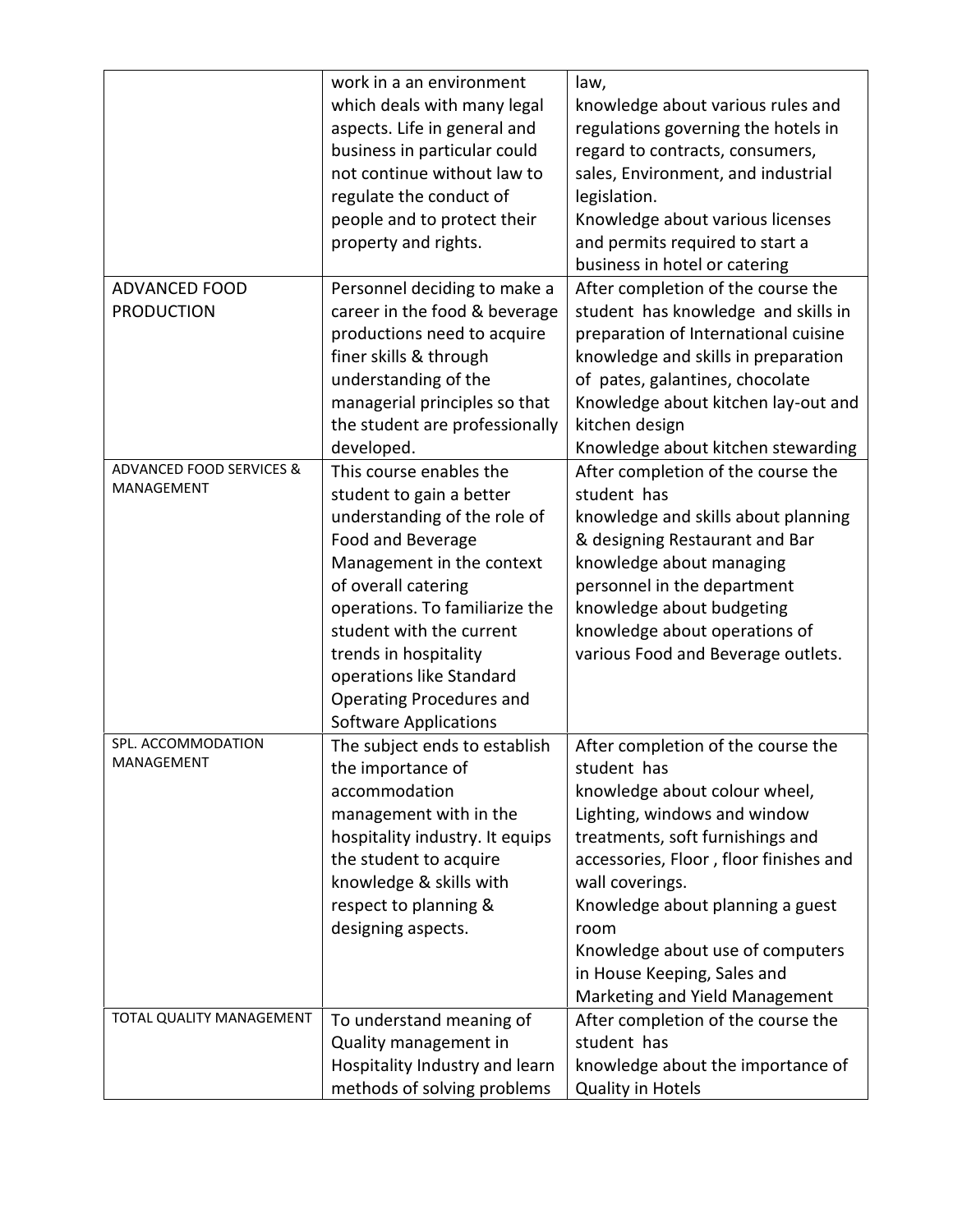|                                            | and under taking<br>improvement projects by<br>developing culture of team<br>working with the ultimate<br>intention of delighting<br>customer and continually<br>improving the processes in all                                                           | knowledge about various<br>international quality standards<br>knowledge about how quality helps<br>in overall guest satisfaction                                                                                                                    |
|--------------------------------------------|-----------------------------------------------------------------------------------------------------------------------------------------------------------------------------------------------------------------------------------------------------------|-----------------------------------------------------------------------------------------------------------------------------------------------------------------------------------------------------------------------------------------------------|
| <b>HUMAN RESOURCE</b><br><b>MANAGEMENT</b> | functions.<br>The understanding of Human<br>Resources Management will<br>help the students in<br>identifying the significance<br>and its role in the Hotel &<br>Catering Industry. It will also<br>help them to develop an<br>attitude for positive Human | After completion of the course the<br>student has<br>knowledge about the importance of<br>Human Resource management in<br><b>Hotels</b><br>knowledge about the importance of<br>handling labour grievances, discipline<br>and good labour relations |
| ENTREPRENEURSHIP<br>DEVELOPMENT            | Behaviour at work<br>To understand the technical,<br>operational and financial<br>feasibility required for setting<br>up an entrepreneurial<br>project. This will develop an<br>attitude to be competitively<br>ahead in the dynamic market<br>situation. | After completion of the course the<br>student has<br>knowledge about the technical,<br>operational and financial<br>requirement for setting up an<br>entrepreneurial project.                                                                       |

# **OVERALL BSc(HS) PROGRAMME OUTCOME**

#### **A) PERSONAL EFFECTIVENESS COMPETENCIES**

**Inter-personal skills:** the students display skills to work with people

**Integrity:** the students display accepted social and work behaviour

**Professionalism:** the students maintain a good opinion, and courteous behavior that is expected from a person who are trained to perform a profession well and appear trained and to uphold ethical standards as required by good human beings.

**Initiative:** The students are eager to learn and willing to work hard and take on new responsibility.

**Willingness to Learn:** The students will go all the way to learn new information for all problems- current and future.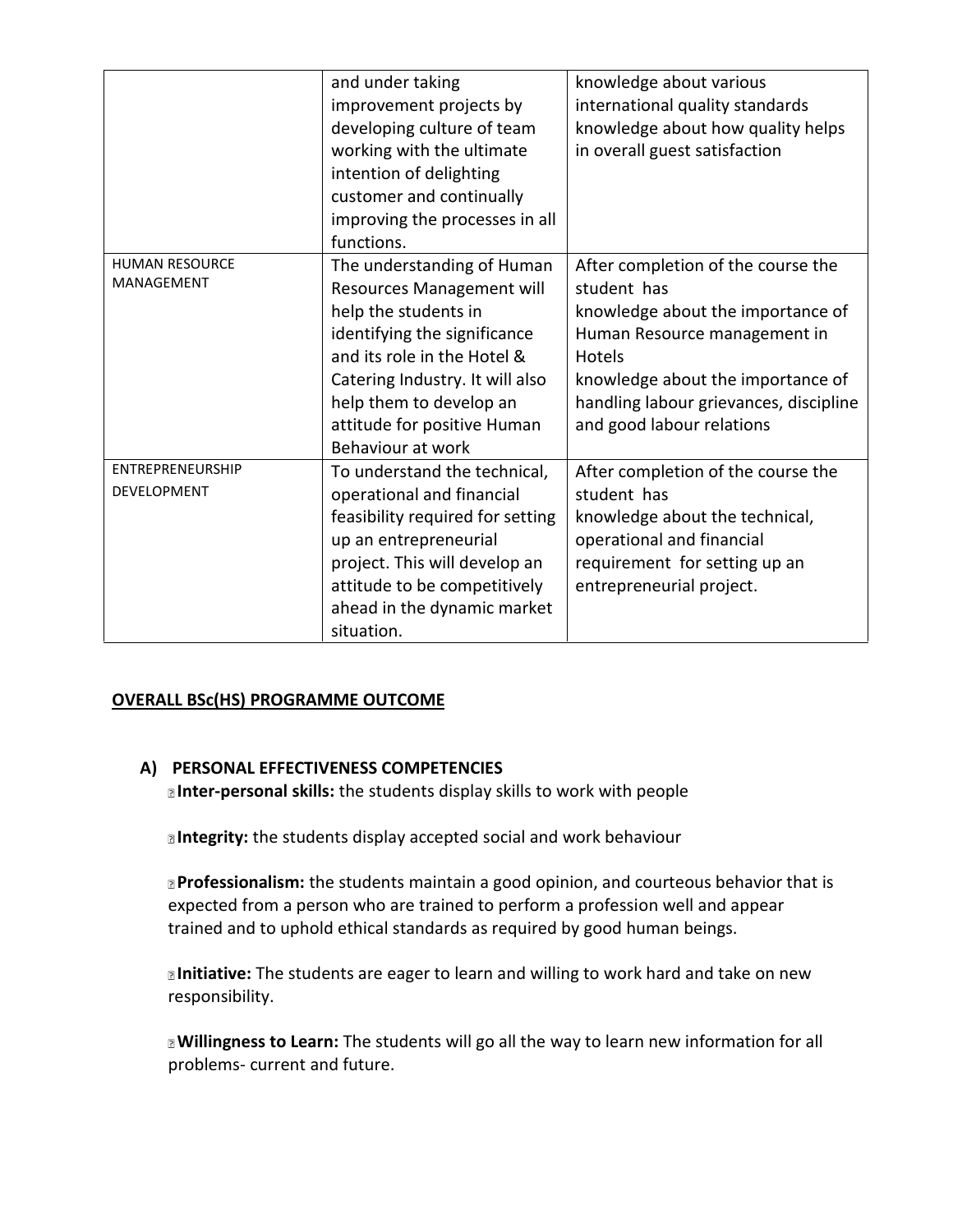**Dependability & Reliability:** The students are displaying responsible behaviour at work

### **B) ACADEMIC COMPETENCIES**

**Reading Comprehension:** The students are able to read and comprehend instructions, directives, policies & procedures, training material, newsletters, sales promotions and business letters

**Business Writing:** The students are able to use common English to reply to customers, write messages for guests, entries in the log-book, write reports and letters.

**Arithmetic:** The students are able to use and calculate on a Electronic calculator about percentages, averages, addition and subtractions, divisions and multiplications so as to add, subtract, divide and multiply, calculate rates, taxes and other charges and able to convert foreign currency into Indian currency.

**Basic Computer Skills:** The students have knowledge of Use of Computer and related application for reservation, check in/check-out process, or to convey and retrieve information, or able to send e-mail or browse for information on the internet.

**Communication Skills:** The students are listening and speaking in the correct manner so others person understands what you are trying to convey. English is the language of communication used in luxury hotels with Supervisors, Co-workers and Guests.

**Locating & Using Information:** The students have meaningful way to find the necessary information and recognize crucial information required for the profession.

# **C) WORKPLACE COMPETENCIES**

**Business Fundamentals**: The students have a general knowledge of business process of inputs, process and outputs and the importance of study of management.

**Team Work**: The students understand the importance of Team work at work place. (Work done by several members with each member responsible for their part but all subordinating individual eminence to the efficiency of the team, in order to deliver goods and service to the expectation of customer, and complete assigned task.)

**Adaptableness and Flexibility**: The students have learnt to adapt and to consider multiplicity in the work place

**Customer Oriented**: The students are involved with the surroundings to look for ways to find out information on what the Customer needs.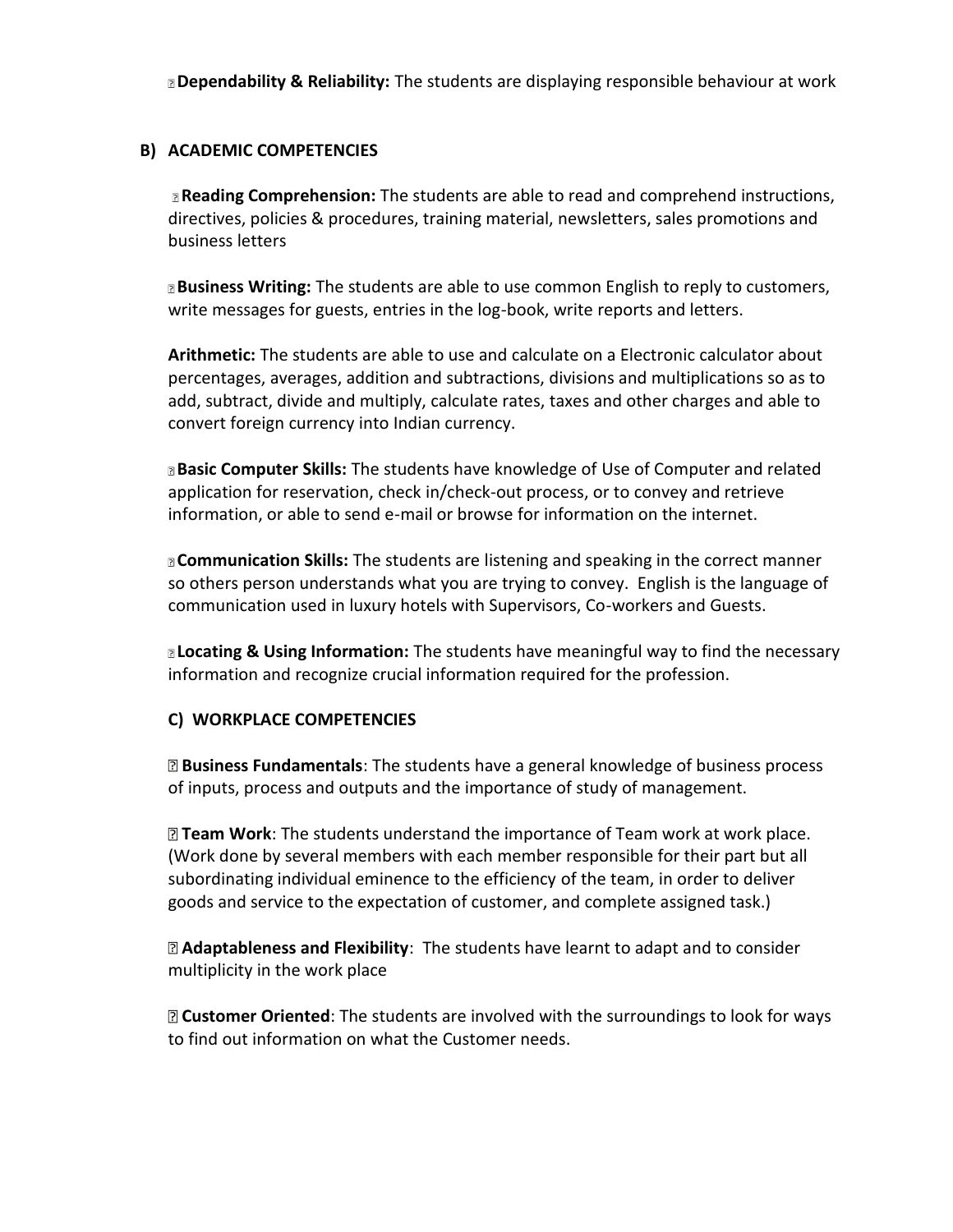**Problem Solving & Decision Making**: The students apply decision making techniques to unravel problems & critical opinion skills to help grow the dealing and/or to resolve inconsistency among the team members.

**Planning & Organizing**: Time being precious, the students have learned to work to manage time effectively and efficiently, to plan and prioritize task and accomplish assigned tasks in time.

**Applied Technology**: the students will develop capabilities to understand, operate and maintain electrical, electronic and mechanical equipments are in working condition.

# **D) PROFESSIONAL COMPETENCIES**

**Hospitality Principles and Concepts:** The students have knowledge of the principles &concepts of hospitality.

**Hospitality Operations and Procedures:** The students perform all activities associated with front office, restaurant, housekeeping and setting up of kitchen, supervising, guiding and providing services to meet the standards of guest requirements; display performance of the operations as required in the hotel industry

**Customer Service & Cultural Sensitivity:** The students pay attention to customer needs & go all the way to provide modified assistance to meet those needs of the customer. They understand the workings of cultural mixture and understand their impact on the different areas of the hospitality industry

**Quality Assurance & Quality Control:** The students have knowledge of material, methods, products and services to meet the standards of guest requirements at all times (before, during and after guests visit)

**Sales & Marketing:** The students know to promote and sell hotel services and able to generate and convince customers.

**Guest Services:** The students understand standard operating procedures related to details of the guests upon check-in and check-out and express tourist information of the city and surroundings and also important tourist attraction in the region.

**General Hotel Operations:** The student has comprehended the important operational areas of Hotel functions(Front Office, House-keeping, Kitchen and Restaurant, Human- Resource, Marketing, Maintenance and Security) and the organizational structure, the different types of hotel services being offered and role each department plays in the hotel to be efficient.

**Health & Safety:** The student has Knowledge of state regulations governing safety and security of guests and employees, importance of hygiene, sanitation, care taken that no food poisoning or food adulteration affects the guests or employees.